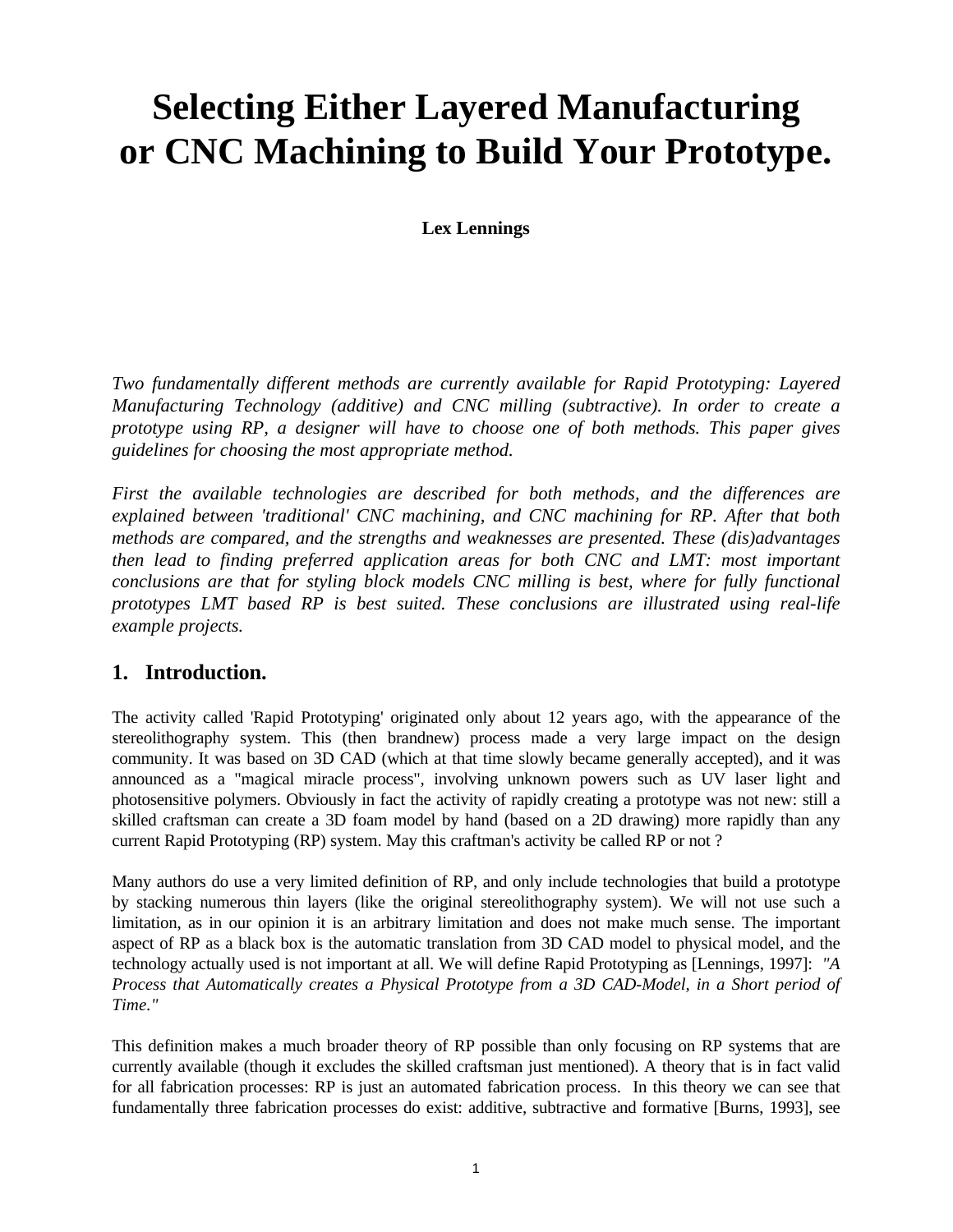figure 1. Additive or incremental processes build by attaching or fusing separate pieces of material, like in masonry (bricklaying). Subtractive or decremental processes build by dividing a single piece of material into separate parts, like in woodcarving. Formative or deforming processes change the shape of a single piece of material, like in metal forging and in various moulding processes. Combinations are possible as well, like spinning pottery on a potter's wheel (most examples come from [Burns, 1993]).



*Figure 1. The three fundamental processes of fabrication (courtesy of Marshall Burns, Ennex Corp, USA).*

Applied to current Rapid Prototyping systems we can clearly distinguish between additive and subtractive systems. The systems that stack thin layers are additive: starting with an empty space and adding material until the geometry of the model is completely filled. We will refer to these systems as Layered Manufacturing Technology (LMT) based, examples are Stereolithography, Selective Laser Sintering, etc. CNC milling systems are subtractive, starting with a solid block and cutting off chips until only the geometry of the model is left. Formative RP systems are not (yet) commercially available. Also in RP, combined systems are present, like the LOM system that cuts and stacks layers of paper.

The development of LMT methods like Stereolithography has created the growing demand for Rapid Prototyping. Still the advertised automatic translation from 3D CAD model to prototype using a laser operation results in the perception of a magical miracle machine. This perception has obscured the fact that most LMT machines are not so easy to use, requiring a skilled operator and manual postprocessing. On the other hand CNC machining has suffered from the notion that it was supposed to be too complicated to be called Rapid Prototyping, that it could not meet the 'Automatic' requirement. This may have been true in the past [Wall, 1992], however, new developments in both software and machines have now emerged which have made CNC a very competitive process for Rapid Prototyping.

The result is that there are now two RP methods available, LMT and CNC. Each of them having specific strengths and weaknesses, each of them having a distinct application area within the total RP field. After presenting the currently available technologies for both methods in sections 2 and 3, the (dis)advantages of both methods will be reviewed in section 4. This leads to recognizing which method to use for which application area (preferred application areas) in section 5, and finally some conclusions in section 6.

# **2. Layered Manufacturing Technologies for RP.**

There is no need to give an in-depth presentation of the currently available Layered Manufacturing Technologies and LMT based RP systems in this paper. Many other authors have done so already, for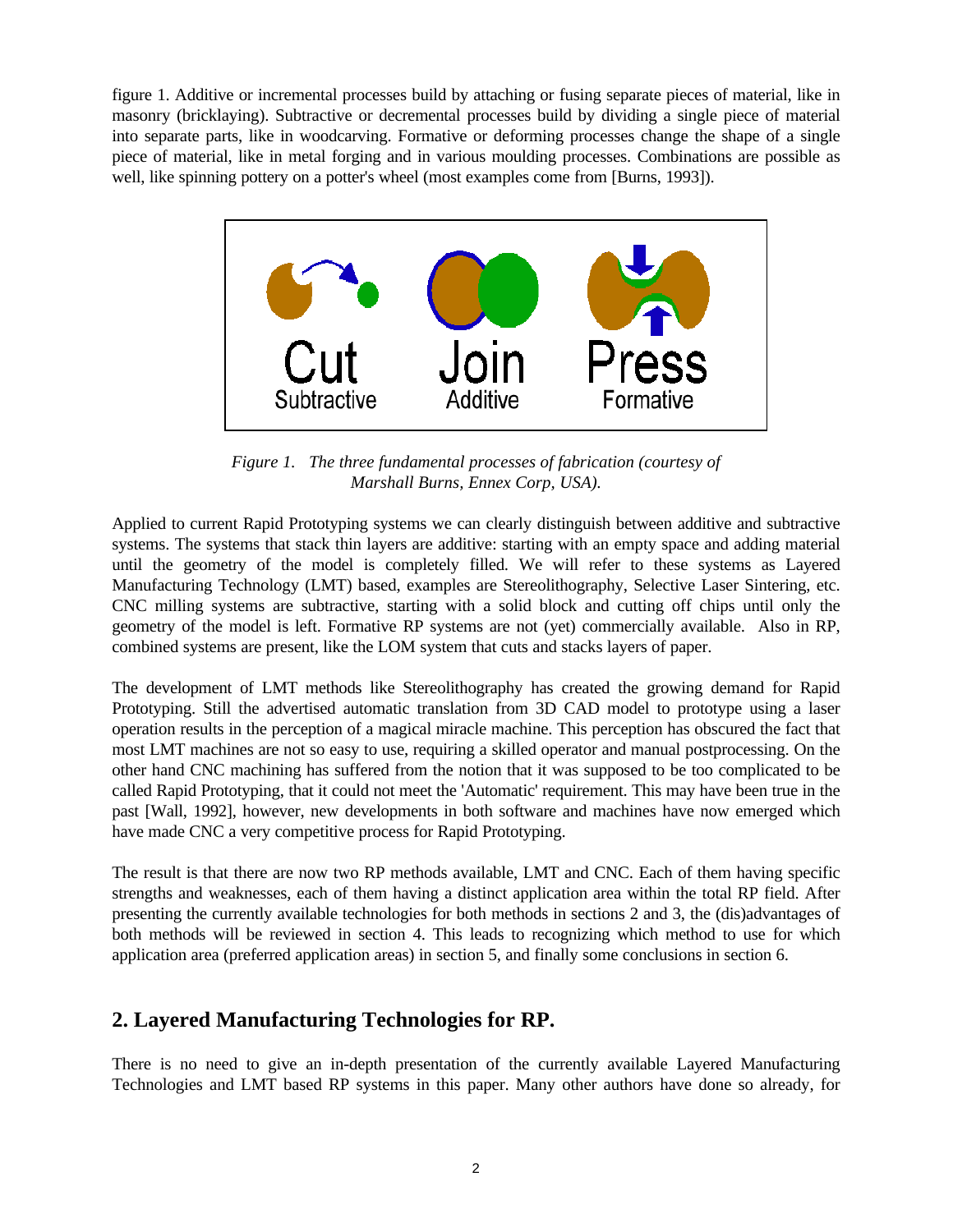instance [Pham, 1998], and [Wohlers, 1999]. Still a short overview can be given, including some observations concerning current developments.

As already mentioned, the first LMT process that became commercially available was stereolithography from 3D Systems, using a liquid polymer material which solidifies when hit by an UV laser. Still 3D Systems is one of the largest system suppliers. Soon other processes were developed, some of them variations on the stereolithography process, some of them applying a new technology. New processes that have appeared in the past years are:

- Selective Laser Sintering from DTM Corp, applying a laser to locally 'sinter' layers of powder
- Fused Deposition Modelling from Stratasys, extruding very thin plastic filament to form layers
- Layered Object Manufacturing from Helisys, using 'prefabricated' paper layers, cut to size by a laser
- Multi Jet Modelling from 3D Systems, depositing small drops of material using inkjet heads
- Three Dimensional Printing from MIT (commercialized amongst others by ZCorp), also using inkjet heads to deposit glue to locally bind layers of powder.

These newer technologies do offer advantages such as a wider choice of materials (including some engineering plastics and even metals), more ease-of-use, and lower prices. During the past years also the build speeds have significantly grown. These developments will continue, certainly leading to mass production of RP systems in the near future, available at much lower prices than today. In my opinion especially the inkjet based systems are promising as the technology used basically is very simple and suited for a lowcost implementation.

# **3. CNC milling as an RP process.**

The application of CNC milling as an RP technology still is new, and has been made possible by a number of new developments. As these are not yet so well known, we will briefly describe some developments in CNC machining that have made it a competitive technology for RP.

The basics of machining are very straightforward: cutting off small chips. Traditionally the cutting tool was moved by manual control (rotating a wheel), after World War II new developments made Numerical Control (punched tape) possible, and now for many years CNC (Computerized Numerical Control) has become mature a technology. CNC milling has been used for prototype building in the past: involving large, heavy and expensive machines, powerful, though very complicated, CAM software, and skilled CAM operators. Surely not an automatic process, so not to be called Rapid Prototyping.





*Figure 2. Examples of low-cost 3D CNC milling machines, perfectly suited for RP applications. (sources Delft Spline Systems - left, and Minitech - right).*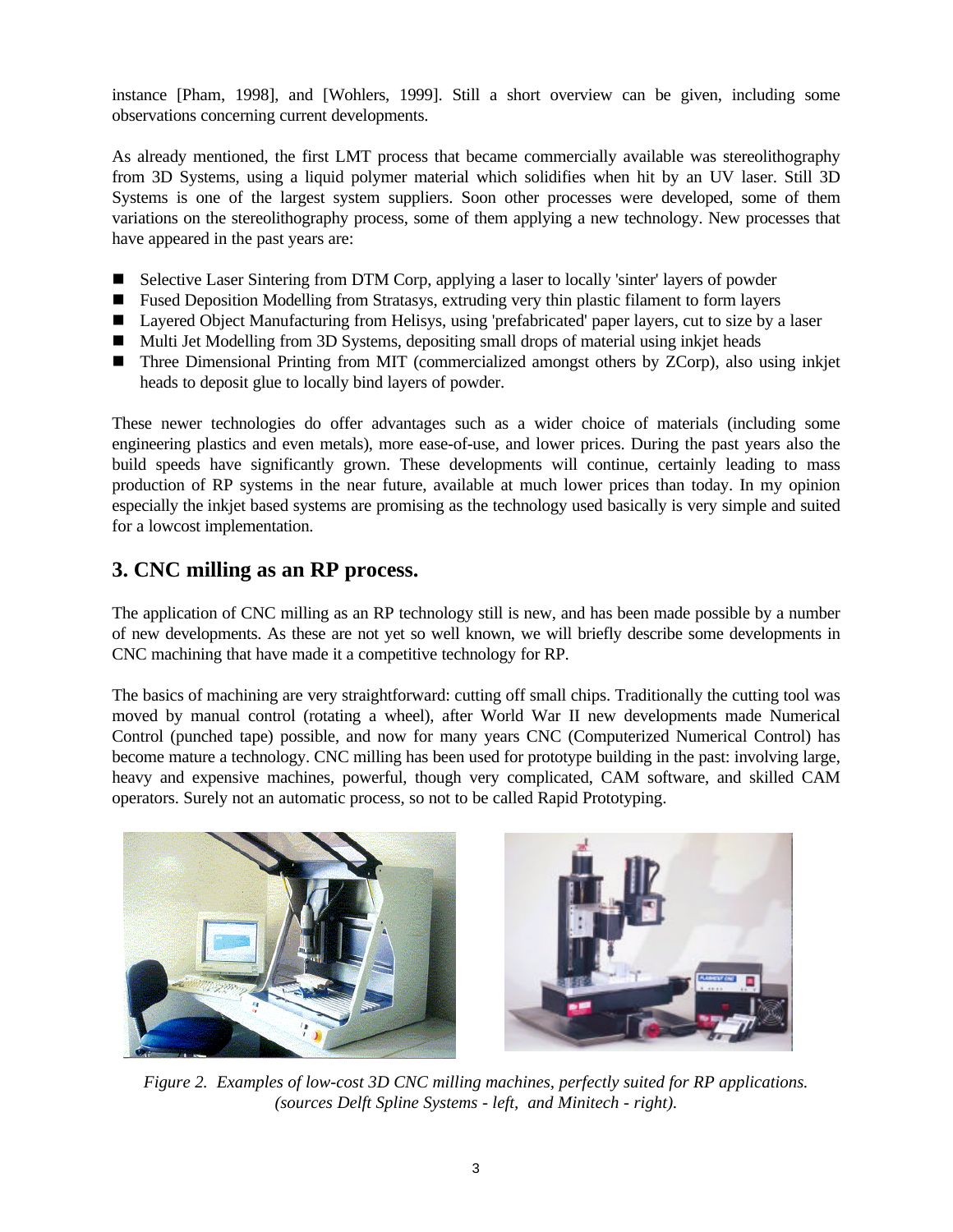Since that time things have changed: both on the hardware side and on the software side. New hardware developments resulted in small, light and very inexpensive CNC milling machines. Nowadays prices for a 3D CNC milling machine even start below USD 1,000 ! Such a machine (obviously with very limited capabilities) is within the reach of any product designer. Many manufacturers now offer a large variety of light CNC machines, including a fit for almost any application (figure 2). The heavier industrial machines can of course also be used for RP purposes, offering advantages such as larger size, speed, stability, power, etc. You can find machine prices ranging between USD 1,000 and 1,000,000 - for any specific application a fit can be found.

A second important development in machining hardware is High Speed (HS) milling. Here the advantage is not in price but in speed. Using a very high spindle speed being ca 40,000 to 80,000 rounds per minute (rpm), the cutter can move much faster than on traditional machines (which run at ca 1,000 to 10,000 rpm). Advantages are that the cutting forces remain small, cooling is not needed as the chips take away the heat and vibrations can be minimized. For HS milling both machine and controller need to be specifically designed, making it possible to maintain a high feedrate while processing large numbers of movement commands (a 'look-ahead' capability is needed) [Gunnink, 1998].

On the software side new developments have resulted in a new type of CAM software, specifically aimed at the application of Rapid Prototyping. This in contrast to 'traditional' CAM-software which is aimed at mould-makers, needing a high-end solution for perfect results. This traditional type of CAM-software needs a trained CAM-specialist, who can correctly interpret and set the many parameters. He must also be able to check the resulting toolpaths, as errors are possible that must be prevented by changing the parameter settings. The new software is aimed at product designers, who do not know much about machining and do not want to be bothered with such know-how either. CAM software for RP should work like a 'black-box', making the prototype creation process as automatic as possible. This does solve the problem signalled in [Wall, 1992]: at that moment the time needed to generate the CNC toolpaths was too long for real RP. Obviously in this new software the number of parameters is limited (figure 3): the software is not meant to compete with the numerous outstanding high-end CAM packages currently available.



*Figure 3. Dialog box from DeskProto, a CAM software package for RP: limited number of parameters, easy to understand (source Delft Spline Systems).*

Other important characteristics of CAM software for RP are: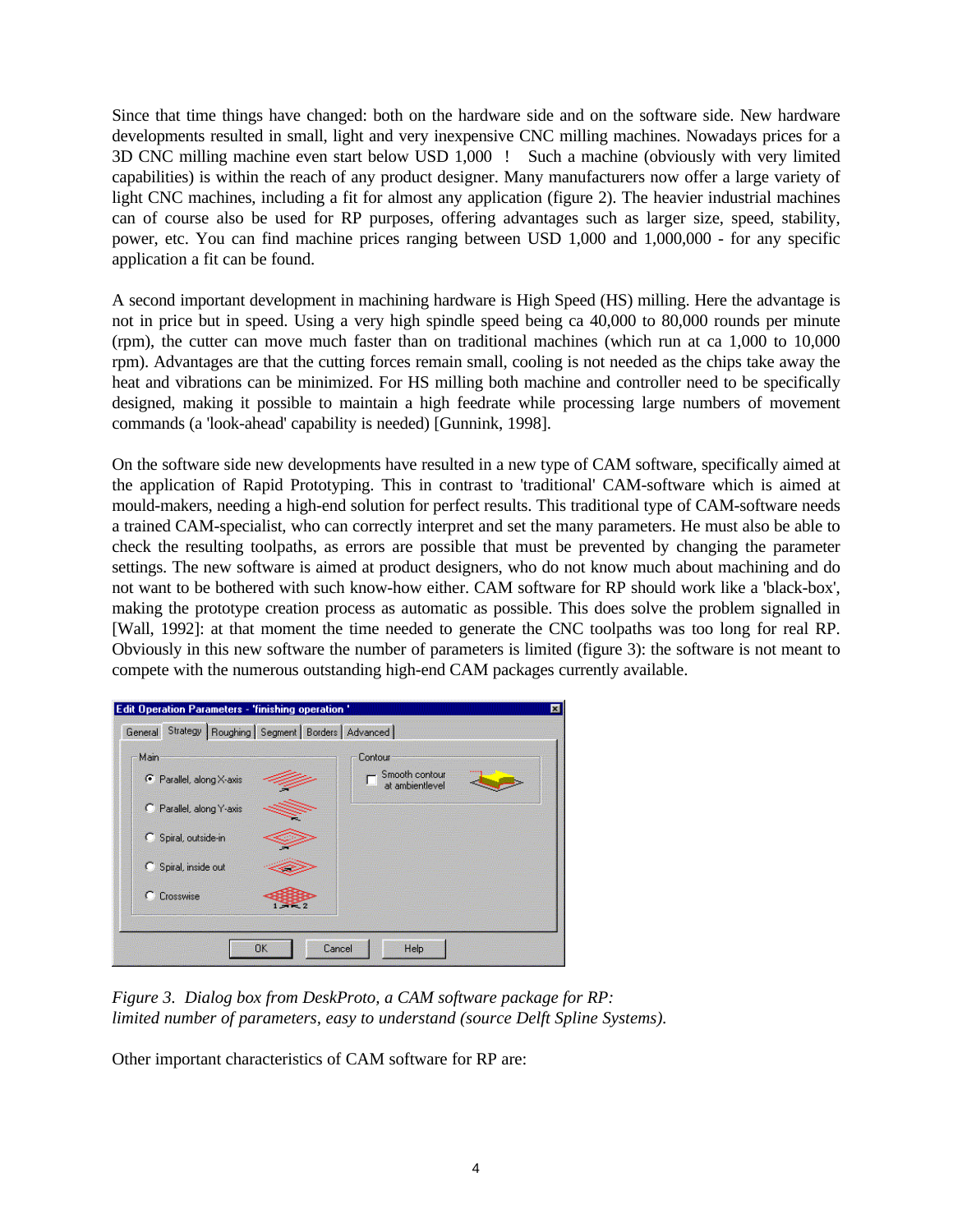- $\blacksquare$  The capability to import STL files: the standard filetype for RP, offering a much more stable geometry transfer than IGES.
- $\blacksquare$  The high speed of calculating the toolpaths: RP has to be Rapid.
- The low price: especially important for Concept Modellers. Do note that large price differences can be seen for CAM software as well: prices range between ca USD 1,000 and 50,000)

Obviously the easy-to-use and lowcost CAM software for RP has a number of limitations when compared to the 'high-end' CAM software for moldmakers. Differences in CAM software capabilities can be found in the following areas:

- Tooling strategies. In the case of parallel toolpaths the distance between the toolpaths limits the achieved accuracy. If combined with, for instance, waterline machining the exact geometry can be machined (within the tolerances to be set for cusp height and chordal deviation). High-end CAM software may also offer options like detection and removal of rest material at sharp inner corners, optimizes start- and end-procedures for operations, and the use of machining features.
- Support of 2.5 D machining, which creates a model by combining a number of 2D contours, each at a constant Z-level. Options like drilling holes on certain positions belong to this category as well. This way of machining is very standard for mechanical applications.
- n Number of axes supported. The basic CNC machine uses 3 controlled axes: X, Y and Z. More elaborate machines may be equipped with a fourth axis (type 'barbecue' or rotation table), or with 5 axes where the tool can be rotated to approach the geometry from different directions.
- Capability to optimize the toolpaths for HS milling, by removing all angles (all subsequent movements connected at a continuous tangent).

Combining these new developments of a light CNC milling machine and an easy-to use CAM software package results in a Rapid Prototyping system that offers a number of special characteristics, and as we will show, supplements the LMT based RP systems.

# **4. LMT versus CNC: advantages and disadvantages.**

Each of the two available RP methods, LMT and CNC, has its specific strengths and weaknesses. In this section the advantages for both methods will be listed, which will lead to indicating preferred application areas within the total RP field. Only the advantages are listed, as in this comparison the advantages of the one method will be the disadvantages of the other.

#### **4.1 Advantages of LMT.**

The list is not very long, however the advantages listed are very important indeed, giving LMT technology a distinct place in the field.

Design freedom.

Using LMT the design freedom is almost unlimited. Even hollow prototypes and functioning assemblies can be produced in one run. CNC milling is at a disadvantage too for sharp inner corners. As tools are by definition round, many sharp inner corners cannot be machined. See the illustrative example in figure 4.

 $\blacksquare$  Complex geometry is just as easy.

The price of an LMT prototype is independent of its complexity. For CNC machining a dependence is present: in the case of many details a small tool has to be used with a small toolpath distance, resulting in a long production time.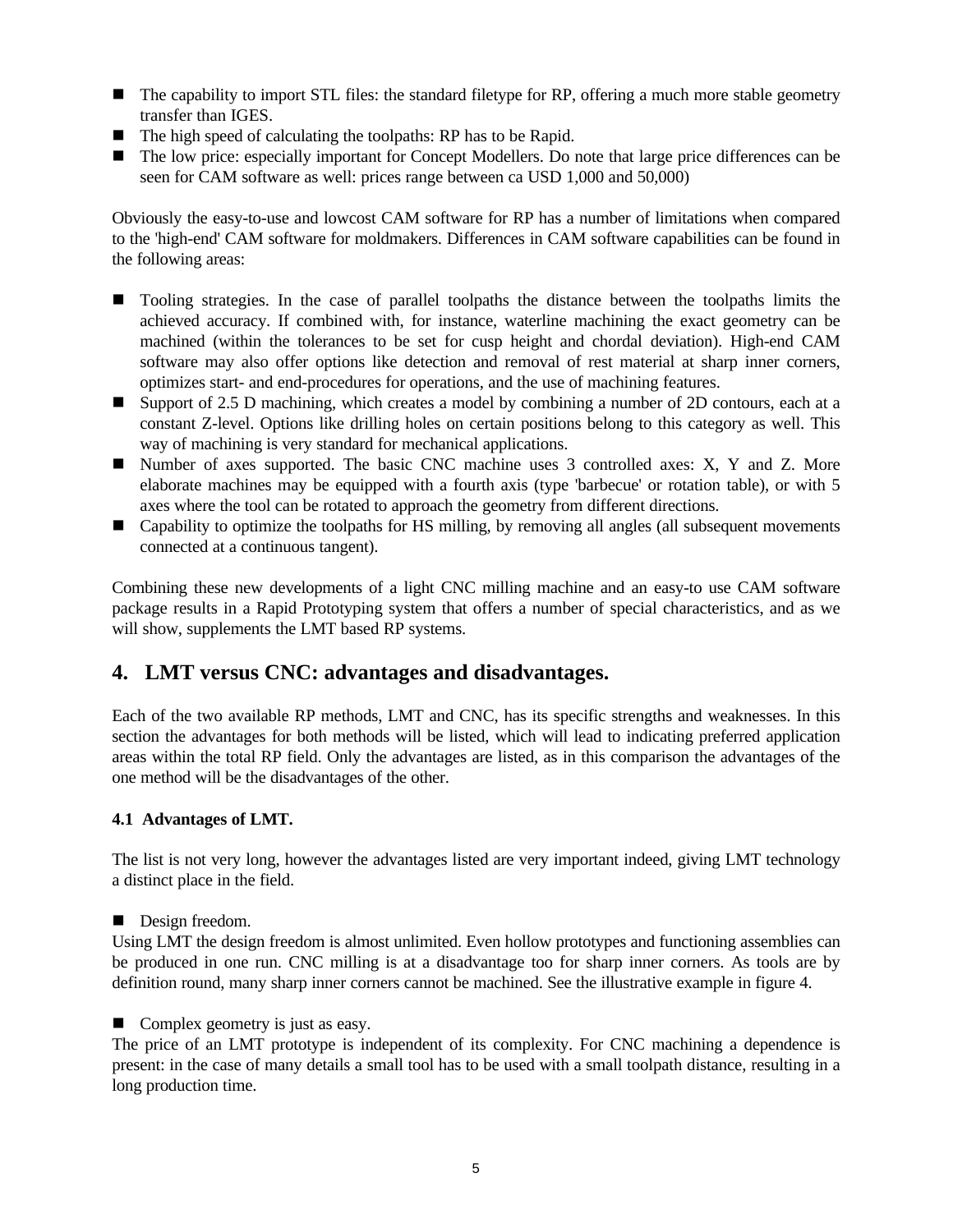#### ■ Ease of use.

In theory LMT systems have the advantage at this point, as there is no need to first make a block of material in the correct dimensions and then fix it on to the machines working table. In practice most LMT machines are not yet so easy to use. A large number of process parameters have to be correctly set: it may take up to a few months before a new machine is actually operating. For most LMT processes some (laborious) manual postprocessing is needed as well. The new generation of Concept Modellers using '3D printing' technology achieves much better, promising real black-box 3D printers for the near future.





*Figure 4 (left). Example of a geometry that cannot be created by CNC milling: note the staircase inside the hollow Chess tower (manufactured by Stereolithography).*

*Figure 5 (right). Example of a model that cannot be created by LMT systems: this perfume bottle was CNC milled in transparent perspex (solid) and then finished and textured (courtesy of design bureau SDA, Hoofddorp, the Netherlands).*

#### **4.2 Advantages of CNC.**

This list is longer than the list of LMT advantages. Some of these advantages however only apply to specific application areas.

#### $\blacksquare$  Price of the system.

Prices of high-end LMT machines like a StereoLithography Apparatus will start at USD 100,000 (the total investment being higher because of the training needed). Concept Modellers are cheaper, however still at least USD 50,000. In contrast, a complete CNC system (software and machine) is available (far) under USD 10,000.

#### $\blacksquare$  In-house system possible.

As any design bureau or department can afford a light CNC milling machine, in-house RP is now possible. This will not only save time, it will also improve design quality, as the designers will use a local machine more easily than an external service.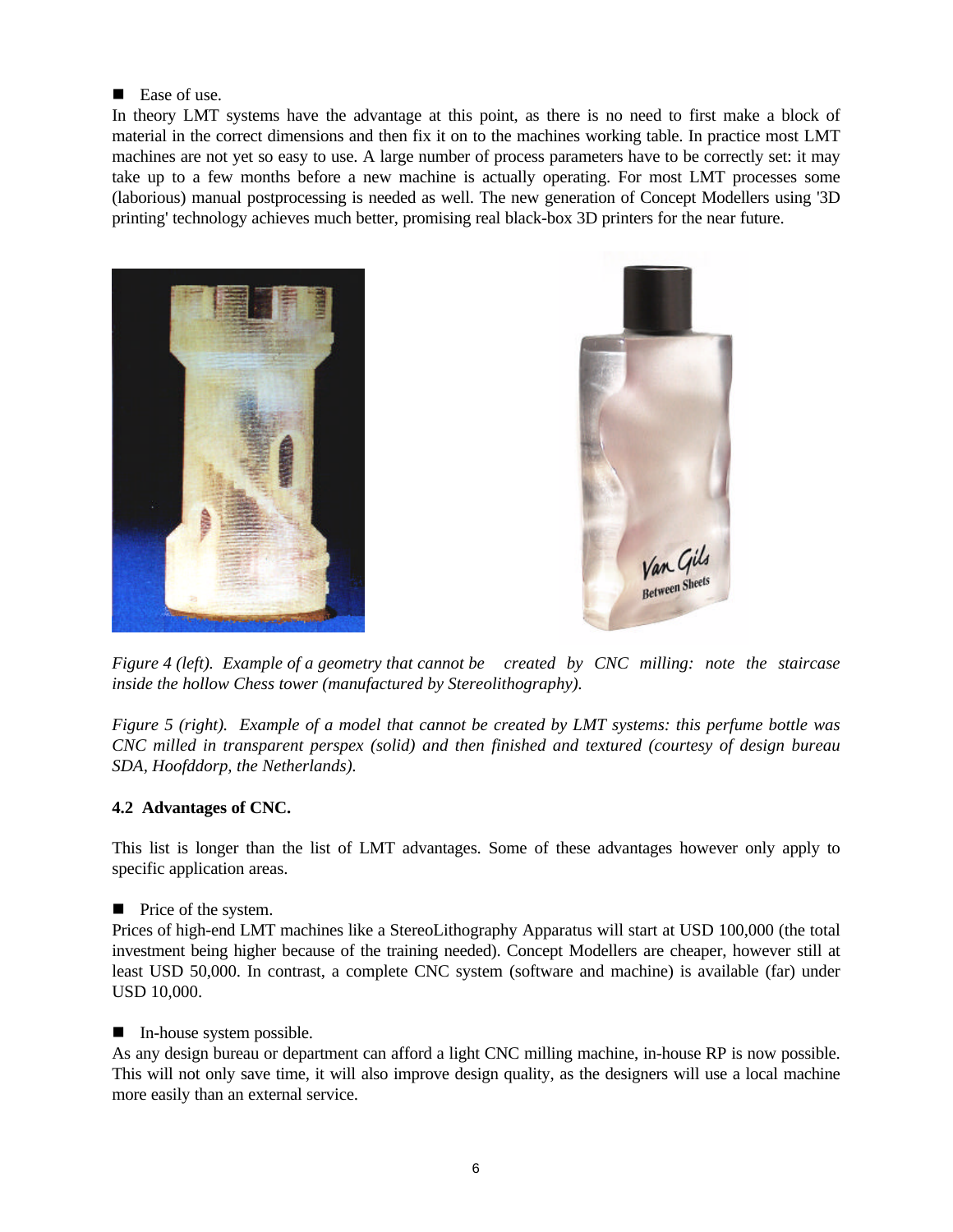#### ■ Trouble-free operation.

As the process of removing material is not complicated, the chances of failure are low. This is in contrast to the LMT processes, where small variations in, for instance, operating temperature and humidity may lead to unusable results, for instance because of warping, delamination and shrinkage.

#### ■ Capable of handling incorrect STL files.

LMT systems need correct STL files, containing correct normal vectors for each triangle and describing a solid geometry without cracks, gaps, orphan surfaces etc. CNC systems do not care much about such small inconsistencies, and can even handle single surfaces without thickness (as used in the Concept phase of the design process).

#### ■ Choice of materials.

Any material can be CNC milled. Obviously the light milling machines used for desktop prototyping have limited capabilities (no metals), however the choice of materials is much larger than with LMT systems. Using a material with specific properties is possible, like transparency (perspex, see figure 5), temperature resistance, strength/stiffness, easy to finish, low cost (foam), etc.

#### **Large prototypes.**

A desktop CNC milling machine will have maximum model dimensions comparable to those of an LMT machine. However larger CNC machines are easily (externally) available and larger LMT machines (say 1 by 2 meters) are not.

#### $\blacksquare$  Free choice of accuracy.

LMT systems operate using an almost constant layer thickness. When using CNC milling the distance between the toolpaths can be freely chosen, from for instance 0.01 mm (which will result in a very long machining time) to 10 mm or larger. This free choice in accuracy means a choice in building speed as well, opening the possibility to create 'quick and dirty' Concept Models.

■ Easy transfer to production tooling.

For large series the production tooling will be created using CNC milling.

# **5. LMT versus CNC: preferred application areas.**

The advantages mentioned above already indicate a few application areas where one of both methods is preferred: LMT in case of a complex geometry (many small details), CNC in case of specific materials, large prototypes and incomplete STL files. In order to present a more detailed indication we will use an example design project: a handheld electrical hobby tool like a drilling machine.

The designers of this machine need prototypes for two different purposes: first to evaluate its appearance and styling, and second to evaluate its functioning. These two purposes cannot easily be combined using one prototype, so in most cases two different types of prototype are created: styling block models ('looks like models') and functioning prototypes ('works like models'). Both types are needed during the complete design process: two types of Concept Models as well as two types of Pre Production Prototypes.

A *styling block model* may well be solid, as only the outside that can be seen is important. For this type of model CNC machining is preferred, because:

n A material can be used that is easy to finish (up to high gloss). In fact the result can be that good that it is almost impossible to visually distinguish the finished presentation model (solid!) from the actual product (figure 7).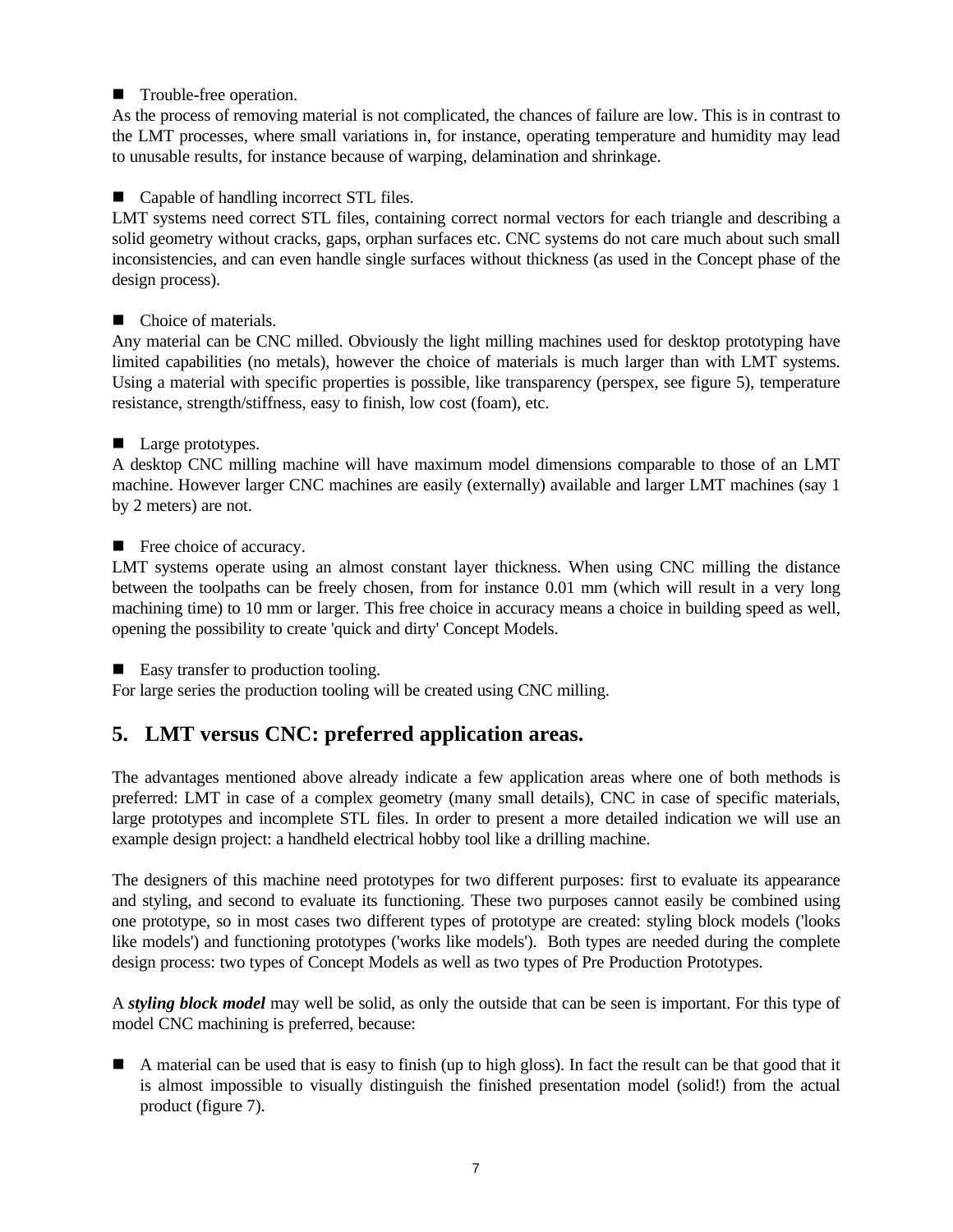- The resulting model is firm and can easily be touched by lots of people (as in a consumers panel) without being damaged.
- $\blacksquare$  The outside geometry is easy to machine, showing freeform surfaces that can be reached by the tool (no undercuts, as the production technology will be injection moulding). Such a model can be machined in two separate halves, which are very easy to fix on to the milling machine (see figure 6).
- For consumer goods the outside geometry is most important, and so very early in the design process concept styling models are needed, which can be machined very easily in foam.



*Figure 6 (left). A styling block model of a handheld tool (in fact one half) being milled in tooling board (courtesy of design bureau IDE, Belmont, Switzerland).*

*Figure 7 (right). A CNC milled presentation model of a heat gun, after finishing, which is almost impossible to distinguish from the final product (courtesy of Brandes & Meurs Industrial Design, and Skil Europe, both from the Netherlands.).*

A *functioning prototype* has to meet completely different requirements. This prototype has to function, so it must be possible to assemble all inside parts like motor, switches, electrical wires etc. A thin walled shell model of the housing is needed, including all inner construction details like stiffening ribs and attachment points for other parts. For this type of model LMT systems are preferred, because of the complicated inside geometry: see figure 8. Such a LMT model is great for assembling the total product and using it (in the example to actually drill holes), in order to evaluate both the assembly of the product and it's functioning. The prototype however does not look perfect - it does not need to.

Obviously this general rule has its exceptions. In some cases it is still needed to create a prototype of the thin-walled housing by CNC milling, for instance if during the functional tests the prototype will become warm (LMT prototypes do not like that). Machining this type of geometry is indeed possible, also on a lowcost CNC based RP system. However, to do so a trained operator is needed and it will cost a lot of time. This type of model building may thus, in fact, not be called Rapid Prototyping.

Other preferred application areas do result from a specific advantage of one of the two technologies. For instance medical prototyping, where models of bone structures are built based on CT scan geometry information. This type of geometry is so complicated, for instance a human skull, that CNC milling is absolutely inappropriate (too many small details and inaccessible regions). Examples of application areas better suited for CNC are large sized prototypes, rough Concept Models ('quick, dirty and cheap', based on incomplete CAD data), ergonomics models (to be gripped, or sat on) and Rapid Tooling (in aluminum).